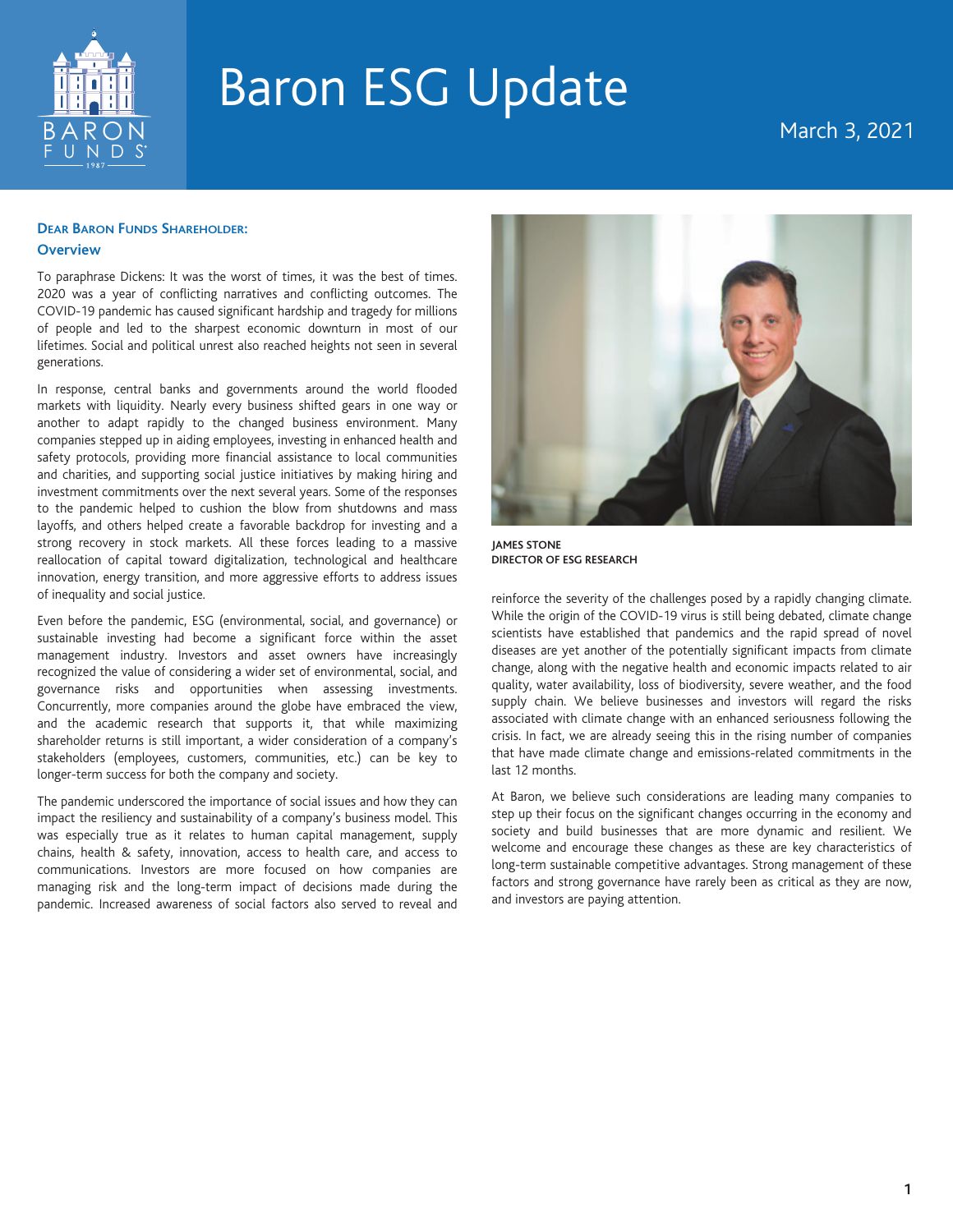## **The Increasing Prominence of ESG Issues**

### *The Shifting Risk Landscape*

The pandemic made it clear that what have previously been characterized as "non-financial risks" by investors and academics or "non-pecuniary factors" by regulators such as the U.S. Department of Labor, can very quickly become major financial or pecuniary factors for businesses and investors. In Table 1

**Table 1: World Economic Forum – Top Global Risks Shifting to ESG Risks**

below, we show the progression since 2007 of the top global risks according to the World Economic Forum's Global Risks and Perception Survey. The survey categorizes risks across five broad areas and are assessed in terms of likelihood and impact.

| <b>Risk</b>                                        |                                          |                                       |                                          |                                       |                                       |
|----------------------------------------------------|------------------------------------------|---------------------------------------|------------------------------------------|---------------------------------------|---------------------------------------|
| <b>Categories</b>                                  | <b>Economic</b>                          | Environmental                         | <b>Geopolitical</b>                      | <b>Societal</b>                       | <b>Technological</b>                  |
|                                                    | 2008                                     | 2010                                  | 2015                                     | 2018                                  | 2021                                  |
| Top 5 Global<br>Risks in<br>Terms of<br>Likelihood | Blow up in asset<br>prices               | Asset price collapse                  | Interstate conflict                      | <b>Extreme weather</b>                | Extreme weather                       |
|                                                    | <b>Middle East</b><br><b>Instability</b> | China economic<br>slowdown            | <b>Extreme weather</b>                   | <b>Natural disasters</b>              | Climate action<br>lfailure            |
|                                                    | <b>Failed and failing</b><br>states      | <b>Chronic disease</b>                | <b>Failure of national</b><br>governance | <b>Cyberattacks</b>                   | Human environmental<br>damage         |
|                                                    | <b>Oil Price Shock</b>                   | <b>Fiscal crises</b>                  | State collapse or<br><b>crisis</b>       | Data fraud or theft                   | <b>Infectious diseases</b>            |
|                                                    | <b>Chronic diseases</b>                  | <b>Global governance</b><br>gaps      | <b>Unemployment</b>                      | <b>Climate action</b><br>failure      | <b>Bio-diversity loss</b>             |
|                                                    | 2008                                     | 2010                                  | 2015                                     | 2018                                  | 2021                                  |
| Top 5 Global<br>Risks in<br>Terms of<br>Impact     | <b>Blow up in asset</b><br>prices        | Asset price collapse                  | <b>Water crises</b>                      | <b>Weapons of mass</b><br>destruction | <b>Infectious diseases</b>            |
|                                                    | Deglobalization<br>(developed)           | <b>Deglobalization</b><br>(developed) | <b>Infectious diseases</b>               | <b>Extreme weather</b>                | Climate action<br>failure             |
|                                                    | <b>China hard landing</b>                | Oil price spikes                      | <b>Weapons of mass</b><br>destruction    | <b>Natural disasters</b>              | <b>Weapons of mass</b><br>desturction |
|                                                    | Oil price shock                          | <b>Chronic disease</b>                | Interstate conflict                      | <b>Climate action</b><br>failure      | <b>Biodiversity loss</b>              |
|                                                    | <b>Pandemics</b>                         | <b>Fiscal crises</b>                  | <b>Climate action</b><br>failure         | <b>Water crises</b>                   | Natural resources<br><b>crises</b>    |

*Source: World Economic Forum*

As this chart demonstrates, the landscape has been shifting toward risks that are more environmental and societal and less economic. While some observers continue to characterize these risks as "non-financial," the pandemic and near record financial losses related to climate events in the past several years demonstrate that the financial ramifications from these risks are significant, broad, and, in the case of environmental risks, potentially durable. Environmental risks now account for four of the top five risk categories in terms of likelihood and three of the top five in terms of impact. Infectious diseases, which shows up as fourth in likelihood and first for impact for 2021, are considered by many scientists to be closely linked to climate change and loss of biodiversity. Interestingly, "infectious diseases" or "pandemics" has only appeared on either top five list sporadically over the years and yet proved to be the biggest risk to markets and societies in 2020.

With the exception of "weapons of mass destruction," all the top risks for 2021 are ESG-related or have significant links to ESG and sustainable investing. It is our view that vetting these types of risks or understanding the opportunities that may arise from mitigating these risks is central to our fiduciary duty to our clients and neglecting these risks and opportunities would be a big mistake.

#### *Interest and Adoption of ESG Surged in 2020*

Perhaps sparked by the pandemic and the social unrest, several key statistics for 2020 point to an accelerated interest in responsible investing and ESG:

- 1. Flows into ESG/sustainable funds and ETFs rose sharply
- 2. Signatories to the Principles of Responsible Investment (PRI) and assets managed that incorporate the principles grew rapidly to record levels
- 3. Our own client inquiries regarding our ESG policies and approach almost doubled
- 4. The investment benefits of focusing on companies with strong sustainability characteristics became even clearer as ESG/ sustainability equity funds significantly outperformed category peers.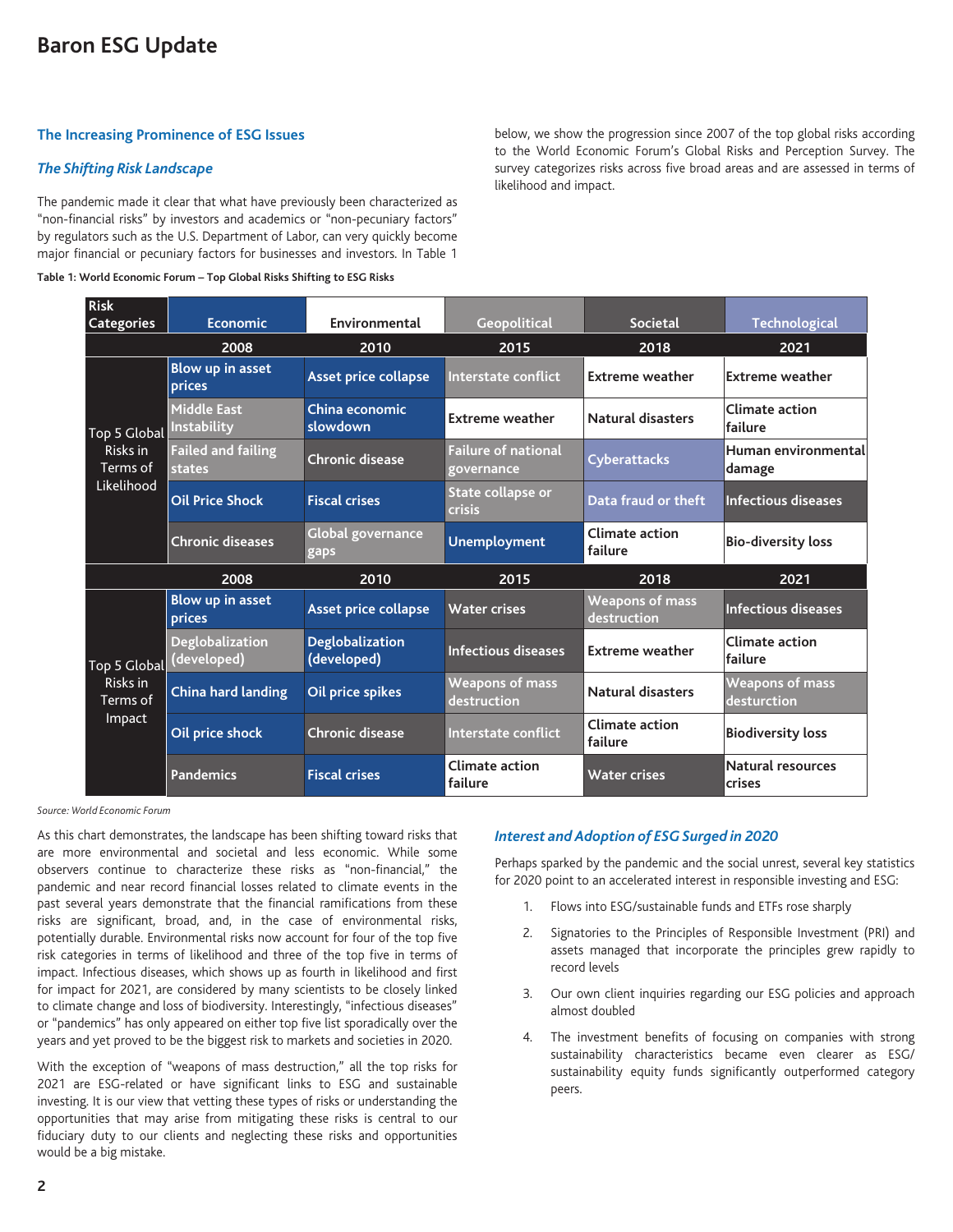*Flows into ESG/sustainability funds rose sharply* Morningstar has tracked fund flows and assets under management for U.S. sustainable funds for several years and began publishing that data on a global basis at the end of 2020. In that report, Morningstar counted almost \$350 billion in inflows for the full year, \$152 billion of which occurred in the fourth quarter. This compares to \$155 billion of inflows for all of 2019. Assets under management increased to \$1.65 trillion from \$1.06 trillion at year-end 2019. By comparison, industry estimates for cumulative global flows for non-ESG equity funds showed only modest inflows for the year, largely because of a fourth quarter surge of over \$100 billion, which appeared to have reversed negative flow trends for the first three quarters of the year.

*Signatories to the PRI and AUM covered by signatories surged* As interest in ESG and sustainability grows, more asset managers and asset owners (pension funds, endowments, and family offices) are incorporating ESG into their mandates, and the number of signatories to the PRI and the amount of assets under management covered by signatories surged in 2020. PRI

signatories rose by 28% last year to over 3,000, double what it was five years ago. The number of asset owners that have signed on is up to 521 from under 300 five years ago. Total assets managed by PRI signatories rose 21% in 2020 and is now over \$103 trillion, nearly double the level of 2015. The substantial growth in signatories and assets in recent years is perhaps the strongest example of how ESG and responsible investment have moved from the fringes of the investment landscape firmly into the mainstream.

*Client inquiries regarding our ESG philosophy and approach nearly doubled* Growing interest in sustainability and ESG is also reflected in the requests for proposals (RFPs) and due diligence questionnaires (DDQs) we are getting from clients and prospects. As Chart 1 demonstrates, the number of ESG-related questions in those requests rose by over 90% in 2020 compared to a year earlier. We believe this tremendous surge in interest in our ESG policies and the approach we are taking to integrate ESG into our investment process is emblematic of the significance our clients and prospects are placing on ESG and sustainability.



**Chart 1: ESG Questions from Clients Surged in 2020**

#### *Source: Baron Capital*

*ESG/sustainability funds significantly outperformed peers* In past years, the debate that ESG may have an impact on investment returns had been one of the hotter topics among investors, investment analysts, and the financial media. While there have been numerous studies that point to ESG as having a modestly positive impact on returns, it has always been easy to find other studies that contradict this conclusion. We think this is changing. We believe that a look at the performance of ESG funds or indexes over the last five years can help inform how integrating ESG into the investment process can positively impact returns.

The responsible investment movement reached critical mass and adoption in the last couple years, leading to a tipping point in the influence of ESG and sustainability on investment returns. The growth in the number of investors and AUM that incorporate ESG or are committed to responsible investing are also creating a positive feedback loop, in our view.

Companies with strong ESG/sustainability practices or showing improvement are more likely to be bid up or garner a valuation premium compared to companies that are deemed weaker on this issue. Research by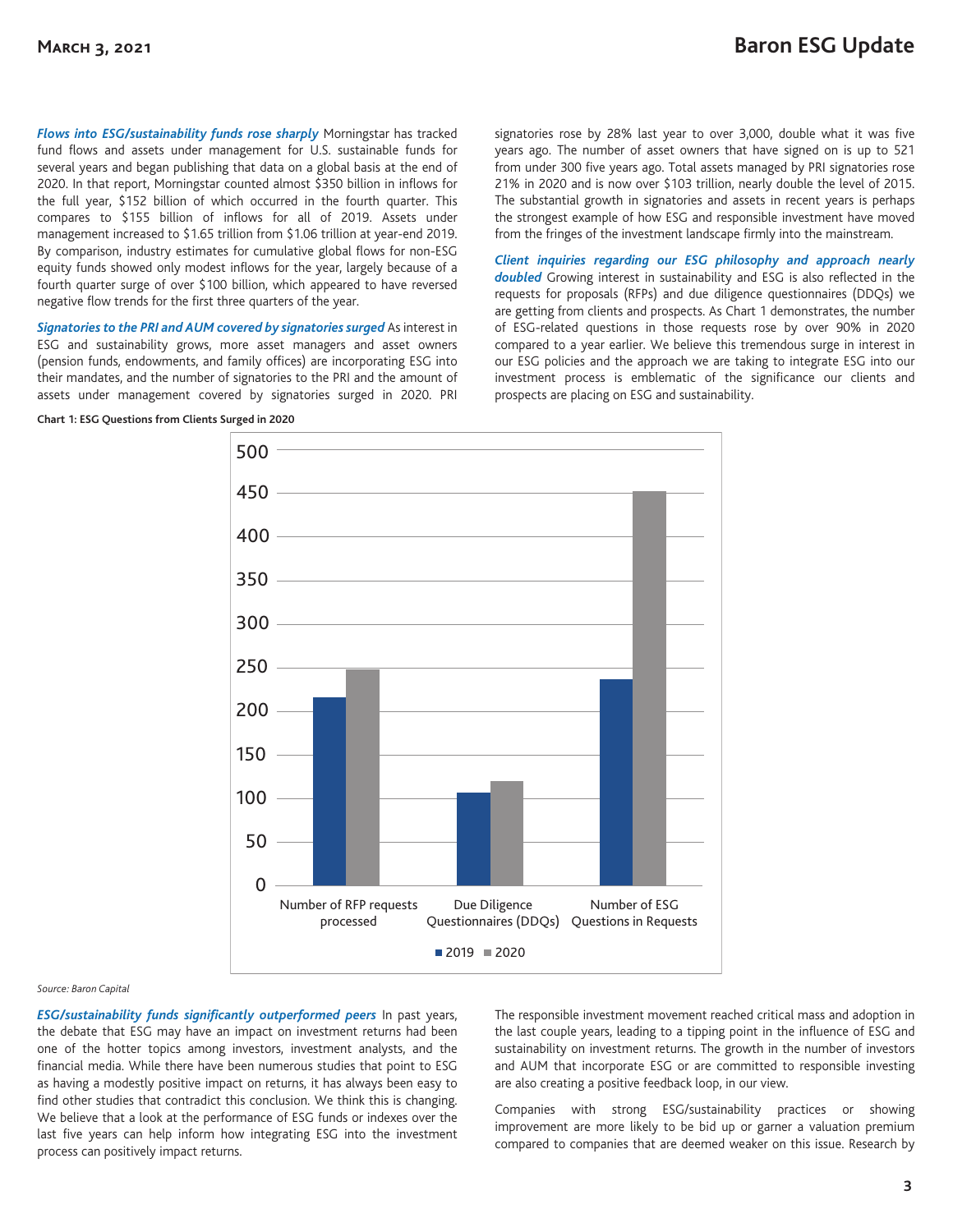Goldman Sachs and others in the last year have demonstrated this phenomenon in equities. We have also seen a "greenium" in the discounted interest rates that companies have been able to achieve by selling "green bonds" and other sustainability-linked fixed-income instruments. Higher equity valuations and lower interest costs both contribute positively to a lower cost of capital, driving firm values higher over the long term.

We think this is one reason the relative performance of ESG/sustainability funds has shown such a positive trend in the past five years. The chart below tracks Morningstar data that shows the number and percent of ESG funds ranked by performance quartile (Chart 2). For example, in 2015, 28% of sustainable equity funds ranked in the top quartile of their fund category. In 2020, that figure had risen to 42%, and three out of four sustainable equity funds placed in their category's top half in terms of performance and only 6% were in the bottom quartile. The trend of improving performance of sustainable equity funds, especially in the last three years, tracks the increased interest in ESG noted above.

#### **Chart 2: Sustainable Equity Funds Rankings Rising**



*Source: Morningstar9*

A separate analysis in Table 2 compares the performance of the S&P 500 Index and MSCI ACWI Index to each index's ESG counterpart on a one-, three-, and five-year basis. In all three periods, the ESG versions of each index generated superior performance. This is especially true for the MSCI ACWI ESG, which is the ESG version of MSCI's flagship, free float weighted, global equity index that incorporates stocks from both developed and emerging world markets.

#### **Table 2: Return Comparison Shows ESG Indexes Outperforming Conventional Counterparts**

| Period | S&P 500<br>Index | S&P 500<br>ESG Index | MSCI ACWI<br>Index | MSCI ACWI<br>ESG Index |
|--------|------------------|----------------------|--------------------|------------------------|
| 1Yr    | 16.3%            | 17.6%                | 14.3%              | 16.0%                  |
| 3Yr    | 40.5%            | 44.5%                | 26.0%              | 34.8%                  |
| 5Yr    | 83.8%            | 88.5%                | 61.8%              | 78.9%                  |

*Source: Bloomberg. Index returns are calculated solely on the basis of price changes over the period analyzed and do not include the impact of dividends paid or reinvested.*

*The indexes are unmanaged. The index performance is not fund performance; one cannot invest directly into an index.*

We believe the outperformance of ESG/sustainability funds as demonstrated above helps make a case for the benefits of integrating ESG into the investment process, which we have been doing implicitly for years and explicitly for the past two years. ESG integration gives us an additional set of lenses and criteria to help better evaluate the risks companies may face or the opportunities that they may be able to capture over the next several years.

#### *Issues That Mattered in 2020 and Those That Will Likely Matter in 2021*

In recent years, we do not think there is any argument that the top issues for ESG or sustainability-oriented investors have been related to climate change and the environment. Heading into 2020, it was broadly accepted this would continue to be the case. Momentum on climate change had been building for several years, and 2020 figured to be an important milestone as the 26<sup>th</sup> UN Climate Change Conference (COP26) scheduled for November 2020 was expected to be the biggest and most important COP event since COP21 in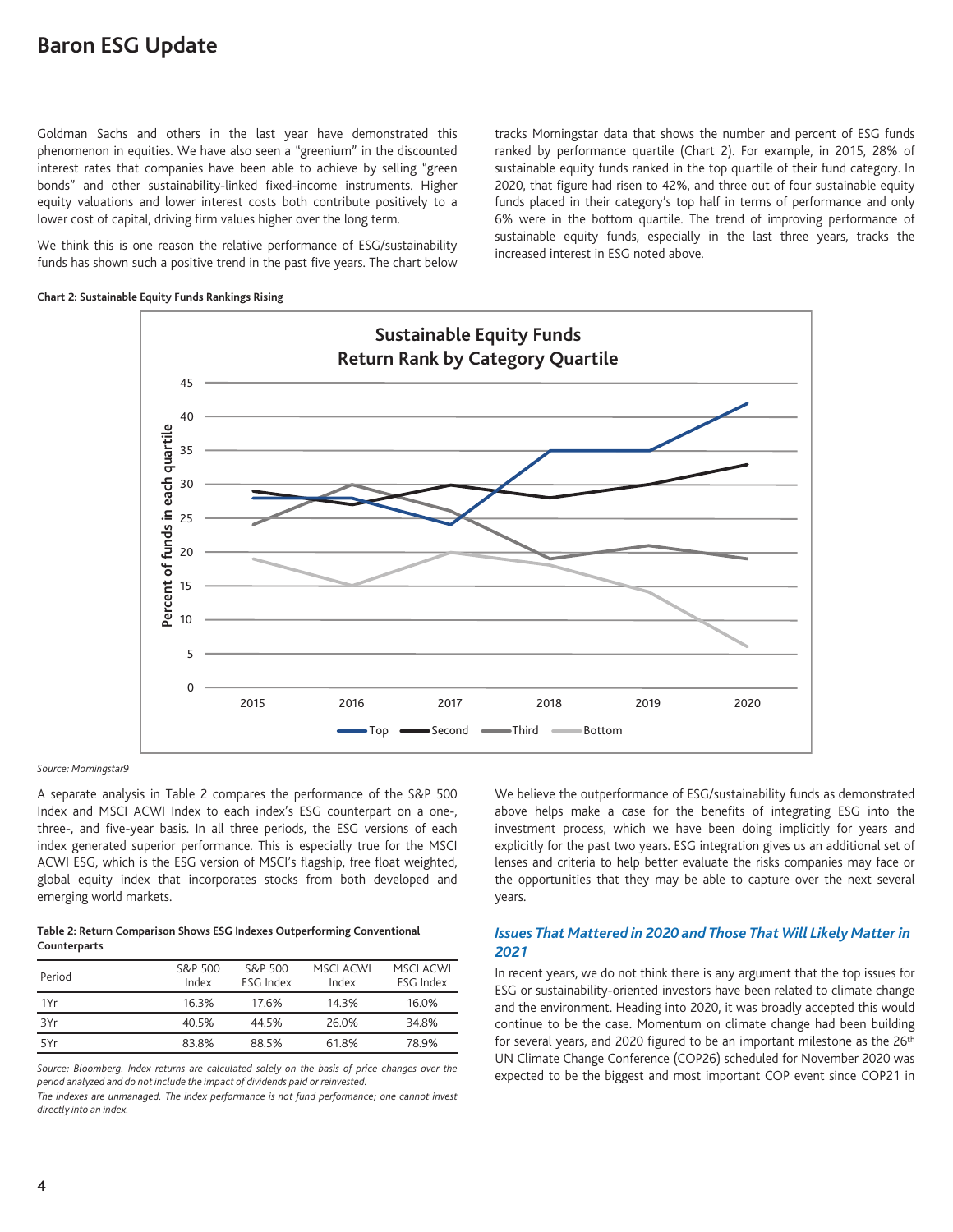2015, when the Paris Agreement was signed. However, few things in life go as planned, and, given the unknowns surrounding the pandemic, COP26 was rescheduled for November 2021.

While the importance of "S" or social factors clearly increased in 2020, that did not diminish the importance of climate change and other environmental issues. The pandemic combined with an alarming number of natural disasters (tropical storms, floods, forest fires) reinforced the severity of the economic and social risks that can be expected if we fail to address climate change. Investors and governments now recognize that climate change potentially poses even greater economic and health risks than pandemics. At the same time, it is a problem that is more difficult and will take longer and require significantly more investment to solve.

For these reasons and more, investing to mitigate the risks related to climate change became central to pandemic recovery plans promulgated by governments in the EU, U.S., and China. The EU announced its "European Green Deal" and committed billions of dollars to new investment in green energy and energy transition. The EU is also implementing new rules to stimulate and regulate sustainable finance and investing (i.e., EU Taxonomy and EU Action Plan on sustainable finance). In the U.S., the new Biden Administration campaigned on a theme of "Build Back Better," which centered on investments in infrastructure and renewable energy. In China, the government's 14<sup>th</sup> Five-Year Plan committed to accelerating its investment in green energy/technology and reducing carbon emissions more quickly than in prior plans.

According to a 2019 report by the International Renewable Energy Agency (IRENA), a cumulative investment of \$110 trillion into the global energy system will be needed to meet the growth in global energy demand and a reduction in carbon dioxide emissions significant enough to meet the Paris Agreement goal of limiting the rise of global temperatures to 2 degrees Celsius by 2100. With this much at stake, we are not surprised that some of the biggest investment trends in 2020 revolved around clean energy, electrification of transport, hydrogen and fuel cells, and carbon capture. The theme of investing in climate change was a popular choice among many Special Purpose Acquisition Companies (SPACs) that went public and closed acquisitions in 2020, and this trend is continuing into 2021.

#### **The Progression of Baron's ESG Journey**

Like virtually every other office-based business, the pandemic caused significant disruption in our day-to-day operations as we shifted overnight from working at our New York headquarters to working remotely from all over the place. Based on the exceptional returns of so many Baron Funds last year (Baron 4Q20 Quarterly Report), we can safely say our Firm managed this transition exceptionally well. We continued to progress in our commitment to ESG in 2020, alongside our research and investment responsibilities and everything else we do at the Firm.

As a PRI Signatory, we are committed to the following principles:

- 1) We will incorporate ESG issues into investment analysis and decision-making processes.
- 2) We will be active owners and incorporate ESG issues into our ownership policies and practices.
- 3) We will seek appropriate disclosure on ESG issues by the entities in which we invest.
- 4) We will promote acceptance and implementation of the Principles within the investment industry.
- 5) We will work together to enhance our effectiveness in implementing the Principles.
- 6) We will each report on our activities and progress toward implementing the Principles, which tracks all our interactions and engagements with companies in which we are invested or may seek to invest.

Despite the disruption and the challenges encountered, we continued to progress in our efforts to integrate ESG into our investment process on a more fulsome and everyday basis. We continued along the path we began in 2019 and implemented several new initiatives in 2020. The two most prominent initiatives focused on continuing the education process of our investment teams and other constituents in our Firm and enhancing our shareholder engagement efforts. Key to these efforts were the launch of a weekly internal ESG research report that is distributed Firm-wide and our ESG Engagement Survey.

#### *Education and Engagement*

We believe a key part of our ESG journey is education and providing our teams with a regular stream of this type of information can only serve to enhance their knowledge and their ability to make ESG a regular and integral part of their research process.

To that end, we introduced an internal research weekly this past year. The weekly *"ESG Research Compendium***"** is curated and edited by our Director of ESG Research and contains a mix of research and news related to ESG. The weekly compendium often includes notable examples of academic or Street research or proprietary internal research intended to help inform and educate our investment teams. This research highlights the importance of certain topics or key issues, helps our research team in evaluating related risks or understanding of opportunities, and helps define or refine best practices for integrating ESG into our process. News items can include anything related to specific Environment, Social, or Governance topics or issues, data updates on fund flows and performance, regulatory developments as they relate to ESG, and/or stories focused on ESG issues as they pertain to companies of interest to our teams.

Of course, living up to our commitment to ESG principles also requires incorporating analysis of material ESG issues, risks, and opportunities into our investment framework. To do this properly, it is important to engage with our portfolio companies and others we are researching on a regular basis. In doing so, we seek to understand how they can be successful in building businesses, how they are dealing with the changing risk landscape, and how they are seeking to capture new opportunities that result from a changing business landscape. To this end, we recently wrote and published a "Baron Stewardship Policy*"* for the Firm, which formally recognizes that ESG integration, shareholder engagement, and proxy voting are all key elements of our investment process and part of fulfilling our fiduciary duty to clients and better describes our process for engagement and proxy voting.

The term "engagement" in the context of ESG can have multiple meanings. In its broadest context we believe it is the act of interacting with companies to understand their businesses, strategies, opportunities, and risks. It also enables us to share our views, opinions, and suggestions (where warranted), with company management and, at times, the directors to achieve a desired outcome. As long-only, long-term equity-focused investors, we have always done this, and it is what we for years have simply called "research" as we have sought to generate superior shareholder returns over a period of at least three to five years. We believe that, for companies to be consistently successful over this timespan or longer, they typically will also be good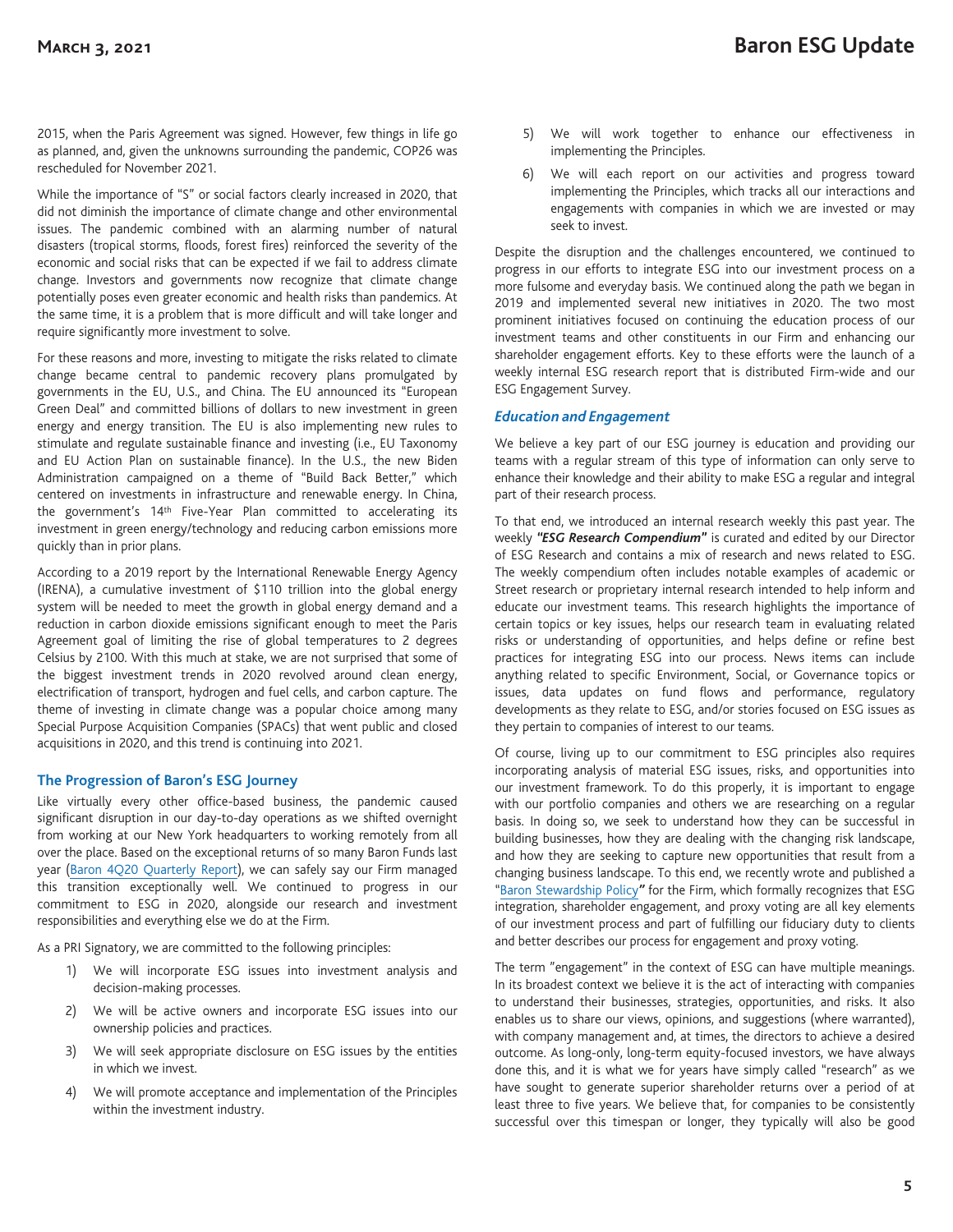stewards of the environment, their customers, their employees, and their communities. Therefore, understanding how companies view ESG issues and sustainability, and incorporate them into their business strategy is important today, and, in our opinion, will be even more important in the future.

We typically conduct these engagements through one-on-one and group meetings, conferences, conference calls, and site visits. Obviously since the onset of the pandemic, nearly all our interactions and engagements have moved to the virtual world of voice and video (thank you Zoom, Webex, and Teams). As you would expect, the range of topics that we discuss with companies is broad and vary from meeting to meeting and time to time and may also depend on who within our Firm is conducting the engagement. For example, our analysts may spend less time discussing ESG issues in a postearnings follow-up call than our Director of ESG Research will spend during a call to review a proxy or a governance topic or to specifically discuss ESG strategy.

To improve our efforts to track these interactions or engagements and to gather better data on the topics discussed during these meetings, particularly topics related to ESG, we implemented our "*Baron ESG Engagement Survey"* in May 2020. This online tool asks the lead participant in every meeting to answer a series of questions about the company and whether E, S, or G topics were discussed, and if anyone from Baron advocated for a particular action related to E, S, or G issues. From the time we implemented the survey in early May through the end of 2020, we logged nearly 800 interactions with companies. In nearly 500 of these meetings, we engaged with either C-suite executives and/or members of the Board of Directors. As the two charts below illustrate, we discussed ESG issues in at least 51% of those meetings, while we advocated for companies to make ESG-related changes in only about 8% of our meetings (Charts 3 and 4). This latter statistic is one that requires more study on our part and is an area in which we should show improvement over time as our ESG efforts become more deeply ingrained into our investment process.

In 2020, our Director of ESG Research, often in concert with other members of our Proxy Review Committee and our research analysts, conducted about 25 more in-depth engagement meetings with companies, which was up sharply from 2019. Many of those discussions were triggered by companies seeking our comments or feedback on specific issues related to governance issues, but nearly all resulted in wider ranging ESG conversations. These conversations proved to be great opportunities for us to advocate for additional disclosures and better ESG practices across a wide variety of issues and it is our goal to expand this practice in 2021. This is consistent with our recently adopted "Stewardship Policy," the 2021 priorities of which are discussed in more detail below.



**Chart 3: Percent of Baron Interactions Discussing ESG**

*Source: Baron Capital*

**Chart 4: Percent of Meetings in Which We Advocated for Changes**



*Source: Baron Capital*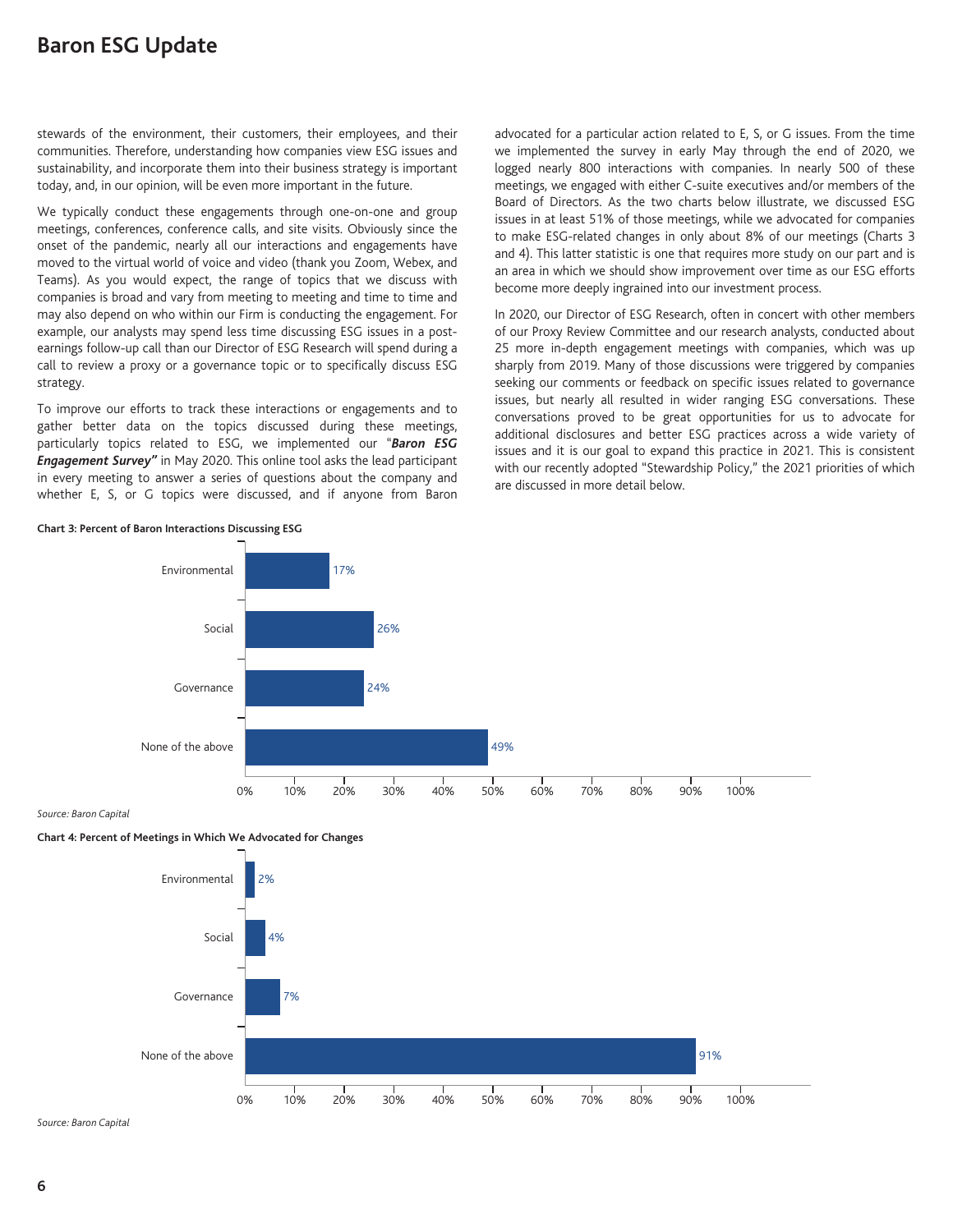It is interesting, but not surprising, given the composition of our Funds, that the most-often discussed topics were related to Social issues, followed by Governance. Our Funds lean heavily toward Consumer Discretionary, Information Technology, Health Care, and Financials, and the importance of environmental issues for companies in these sectors compared to social issues is relatively low.

In Chart 5, we show a mapping of the weighted average exposure to key ESG issues that is derived from cross referencing our holdings across all funds with MSCI's materiality map and standard issue weightings for

**Chart 5: Breakdown of Baron Capital Group Holdings by MSCI's Materiality Map**

Environmental and Social categories. MSCI's map is based on standardizing key issue weightings across 11 industry groups and 158 sub-industry groups. This analysis shows that the higher weighting in our portfolios toward the sectors mentioned above results in much greater exposure to issues that are routinely categorized as Social issues, including human capital development, privacy & data security, and product safety & quality, among others. With a weighted average across our holdings of about 43%, Governance issues such as board diversity and structure, executive compensation, the importance of ESG and sustainability to the board also figured prominently.



#### *Stewardship Priorities for 2021*

Most of our interactions or "engagements" with companies are focused on deepening our understanding of the business and management's strategy ability to execute and create value. However, as part of our new Stewardship Policy, we are also committed to improving our advocacy of specific ESG issues and to reviewing those issues on at least an annual basis. For 2021, our top stewardship priorities are focused on enhanced disclosure of data that helps to improve the comparability of material ESG risks and opportunities.

We believe SASB has produced the most comprehensive set of standards for companies to follow in making sustainability disclosures, and we became an Alliance Member of SASB to show our support of these standards and encourage companies to look to SASB to drive decisions on disclosing more information. We are also carefully monitoring the work being done by several other entities including the World Economic Forum's International Business Council (IBC) and the International Financial Reporting Standards Foundation (IFRS). The IBC partnered with the "Big 4" accounting firms to create the reporting framework for 21 ESG standards. Those standards were released in September 2020 and over 60 global companies have already agreed to adopt this new reporting framework. The IFRS, which governs accounting rules and disclosures for companies across the globe, has been studying the formation of its own Sustainability Standards Board (SSB) and seems poised to take a bigger role in this area.

In 2020, we saw the beginning phase of growing cooperation among a number of entities that have been working on sustainability standards and reporting frameworks, and we believe that over the next several years there will be a convergence of standards by which companies report ESG-related data and this will result in greater availability, consistency, and comparability data. This should also make it easier for investors and other stakeholders to evaluate a company's exposure to and management of sustainability risks and opportunities.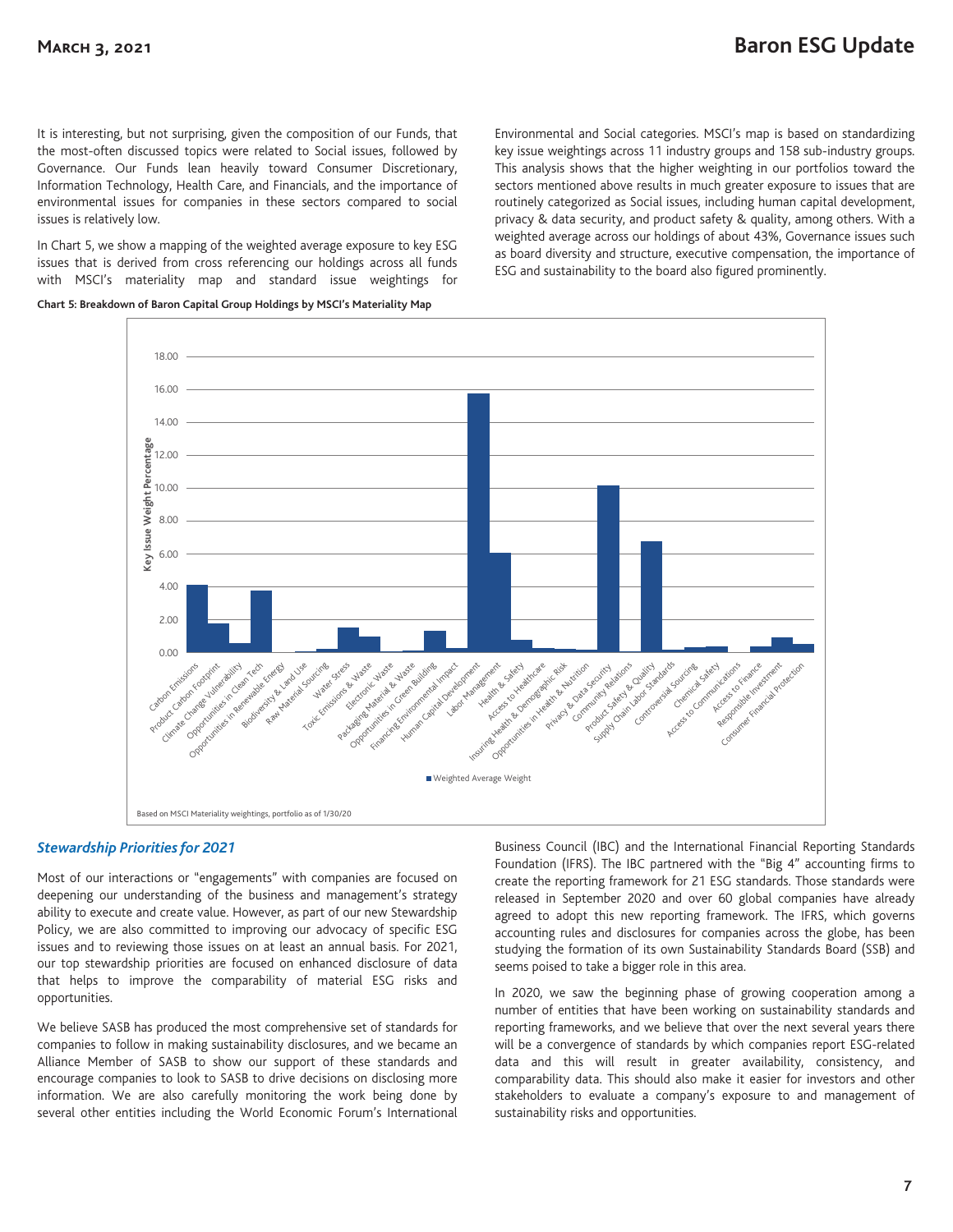We think it is critically important that companies do not approach ESG as a compliance or "box-ticking" exercise and instead should work to understand and communicate how ESG and sustainability integrate with their business strategy and purpose. We think that these companies will benefit by integrating ESG into their businesses and by being able to demonstrate this integration with good metrics. Lastly, we also think it is a good idea for companies to integrate sustainability reporting with financial reporting, at least on an annual basis, as this practice can provide shareholders and other stakeholders with a more complete picture of a company's risks, opportunities, and competitive positioning.

As for specific issues on our agenda for 2021, we clearly see a need for improved and expanded disclosures from all companies as to the risks and opportunities related to climate change. Disclosure frameworks such as Task Force for Climate-related Financial Disclosures (TCFD) and CDP (Carbon Disclosure Project) offer useful guides for best practices when it comes to data disclosure, risks, and action plans.

Even though corporate disclosure rates for environmental issues still have significant room for improvement in terms of compliance and data quality, it is far better than it is for social issues. We believe more data is needed to properly evaluate how companies manage human capital, including recruiting and retaining talent, workforce diversity, and pay equity. The acceleration of the digitalization of our economy is also making us more focused on how companies are managing risks and opportunities related to data privacy and cybersecurity.

From a governance perspective, our focus is ensuring that management incentives align with shareholder/stakeholder priorities. This includes evaluating executive and board diversity initiatives and pay structures to make sure they are focused not only on long-term value creation but also on linking sustainability performance metrics to a portion of long-term incentive compensation. As part of our ongoing efforts to enhance our ESG practices and be better positioned to work with others and become more effective in implementing the responsible investment principles, we recently became members of both the Investor Stewardship Group (ISG) and the International Corporate Governance Network (ICGN). Both organizations are well known for working to promote effective standards of corporate governance and investor stewardship, and they should be helpful in keeping us informed and active in promoting best practices.

#### *Examples of ESG Analysis Impacting Our Investments*

As part of our ongoing effort to integrate ESG into our investment process, we asked our research analysts to provide examples of how their evaluation of ESG issues impacted our investment decisions in 2020. Below are several of those examples:

#### *Array Technologies, Inc.*

A recent investment decision for which ESG considerations played a significant role was our investment in the IPO of Array Technologies, which has a patented tracker technology that increases the efficiency and reduces the cost of solar energy systems. We have increasingly sought to invest in companies that are well-positioned to benefit from the transition to a low-carbon economy. We do not, however, seek to invest in companies that are "plays" on a particular ESG theme or issue–we also require that each company meet our investment criteria, such as being leading industry players and the beneficiaries of strong secular tailwinds and possessing what we believe to be sustainable competitive advantages and long-term growth opportunities. We think that Array meets these requirements, and

specifically, is competitively advantaged to capitalize on the ongoing growth of utility-scale solar electricity generation, which is being driven by the combined factors of soaring demand for renewable energy and the falling costs and increased efficiency of solar systems with the use of tracker technology. Array's technology benefits from less labor needed for installation, lower operating and maintenance costs, and a 7% lower levelized cost of energy versus the competition. The company continues to invest in innovation, such as its new technology for stowing individual rows of panels in response to excess wind. While the company has been wholly owned by a private equity firm, it is transitioning to a majority independent board, and we expect the influence of its PE sponsor to decline significantly over time.

#### *Vital Farms, Inc.*

We initially invested in Vital Farms, a producer of pasture-raised eggs and butter, during its IPO in July 2020. With over 75% market share in the fastgrowing pasture-raised egg sub-segment, Vital Farms is a trusted brand by consumers who are increasingly focused on natural, ethically produced, great-tasting, and nutritious foods. The founder cares deeply about "conscious capitalism" and structured Vital Farms as a B-Corp, with a stakeholder model focused on customers, community, environment, employees, and shareholders. The board and the executive team are comprised of diverse individuals who add unique perspectives to running the company and meeting the goals and needs of all the company's key stakeholders. The board composition and size were chosen to provide the needed expertise and experience to build a company with sustainability at its center. Based on our conversations with management, we believe Vital Farms is working to formally integrate ESG initiatives into more decisionmaking processes and might even link executive compensation to sustainability goals in the future.

Building on its vision to promote healthy eating, the company has direct relationships with 200 small family farms and focuses on delivering high standards of animal welfare and environmental sustainability. Every farm goes through a rigorous process of vetting and onboarding, including character references and training farmers from scratch. All eggs are pasture raised versus the industry standard of cages or "cage-free", which still traps chickens in dark warehouses. Its butter comes from pasture-raised cows versus conventional butter which typically comes from cows that are tightly packed into warehouses with zero access to the outdoors. Its state-of-the-art egg processing facility conforms to indoor environmental standards with fresh air and sunlight for crew members. Vital Farms pays employees 25% above a living wage and offers full benefits. Rather than adjusting labor hours to volume, Vital Farms re-deploys workers to additional projects to keep everyone engaged with the mission. This drives lower employee turnover and reduces hiring costs over time. We continue to be investors because we believe its unique production process and company culture resonate strongly with consumers and would be difficult for another company to replicate.

#### *Suzano SA*

In the third quarter of 2020, we initiated a position in Suzano, the world's largest and lowest cost producer of pulp, which is primarily used in paper, tissue, and packaging. Suzano holds the world's largest land holding of eucalyptus plantations. They are all commercial plantations, not native vegetation, and do not contribute to deforestation. Suzano's pulp production removes more greenhouse gas emissions from the atmosphere than it emits. The company also has a goal to remove 40 million tons of carbon dioxide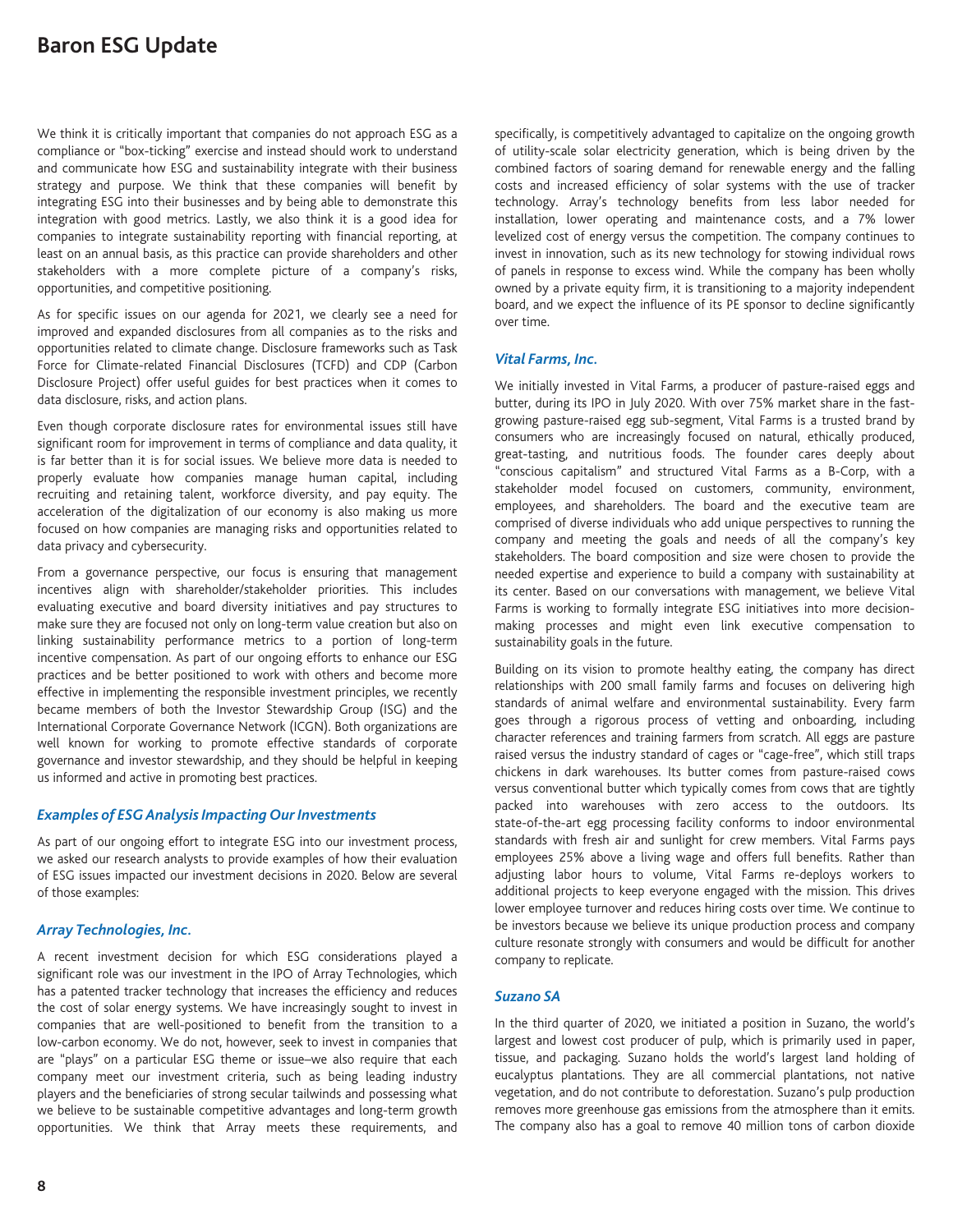over the next decade, and we see an opportunity for the company to monetize these carbon credits in the future. In addition, the company is working on new usage applications for pulp that could contribute to a global reduction of carbon emissions such as fossil-to-fiber substitution for textiles, plastics, fuels, and chemicals.

#### **Conclusion**

There is no doubt that 2020 was a challenging year on nearly every front, including our efforts to fully integrate ESG into our investment process. However, we are pleased to have moved the ball forward in significant ways that have raised the level of our discourse and our analysis, building on the foundations that we established last year. We look forward to continuing to build out our efforts, including making better, independent assessments of the ESG issues the companies in which we are invested face. We also look forward to helping guide these companies to build better, stronger, and more sustainable businesses that create value for our clients and their own stakeholders over the long term.

Thank you for investing in Baron Funds.

Sincerely,

James Stone Director of ESG Research

The performance data quoted represents past performance. Past performance is no guarantee of future results. Current performance may be lower or higher than the performance data quoted.

#### **Risks**: All investments are subject to risk and may lose value.

There is no guarantee that the objectives discussed will be met.

Portfolio holdings as a percentage of net assets as of December 31, 2020 for securities mentioned are as follows: **Array Technologies, Inc.** – Baron Small Cap Fund (1.4%), Baron Discovery Fund (1.2%); **Vital Farms, Inc.** – Baron Discovery Fund (0.6%); **Suzano S.A.** – Baron International Growth Fund (0.8%), Baron Emerging Markets Fund (1.1%).

#### **Portfolio holdings are subject to change. Current and future portfolio holdings are subject to risk.**

© 2021 Morningstar. All Rights Reserved. The information contained herein: (1) is proprietary to Morningstar and/or its content providers; (2) may not be copied or distributed; and (3) is not warranted to be accurate, complete or timely. Neither Morningstar nor its content providers are responsible for any damages or losses arising from any use of this information. Past performance is no guarantee of future results.

The **S&P 500 Index** measures the performance of 500 widely held large-cap U.S. companies. The **MSCI ACWI Index** measures the equity market performance of large and midcap securities across developed and emerging markets, including the United States. MSCI is the source and owner of the trademarks, service marks and copyrights related to the MSCI Indexes. MSCI is a trademark of Russell Investment Group. The indexes are unmanaged. The index performance is not fund performance; one cannot invest directly into an index.

BAMCO, Inc. is an investment adviser registered with the U.S. Securities and Exchange Commission (SEC). Baron Capital, Inc. is a limited purpose broker-dealer registered with the SEC and member of the Financial Industry Regulatory Authority, Inc. (FINRA).

#### **For Institutional Use Only**